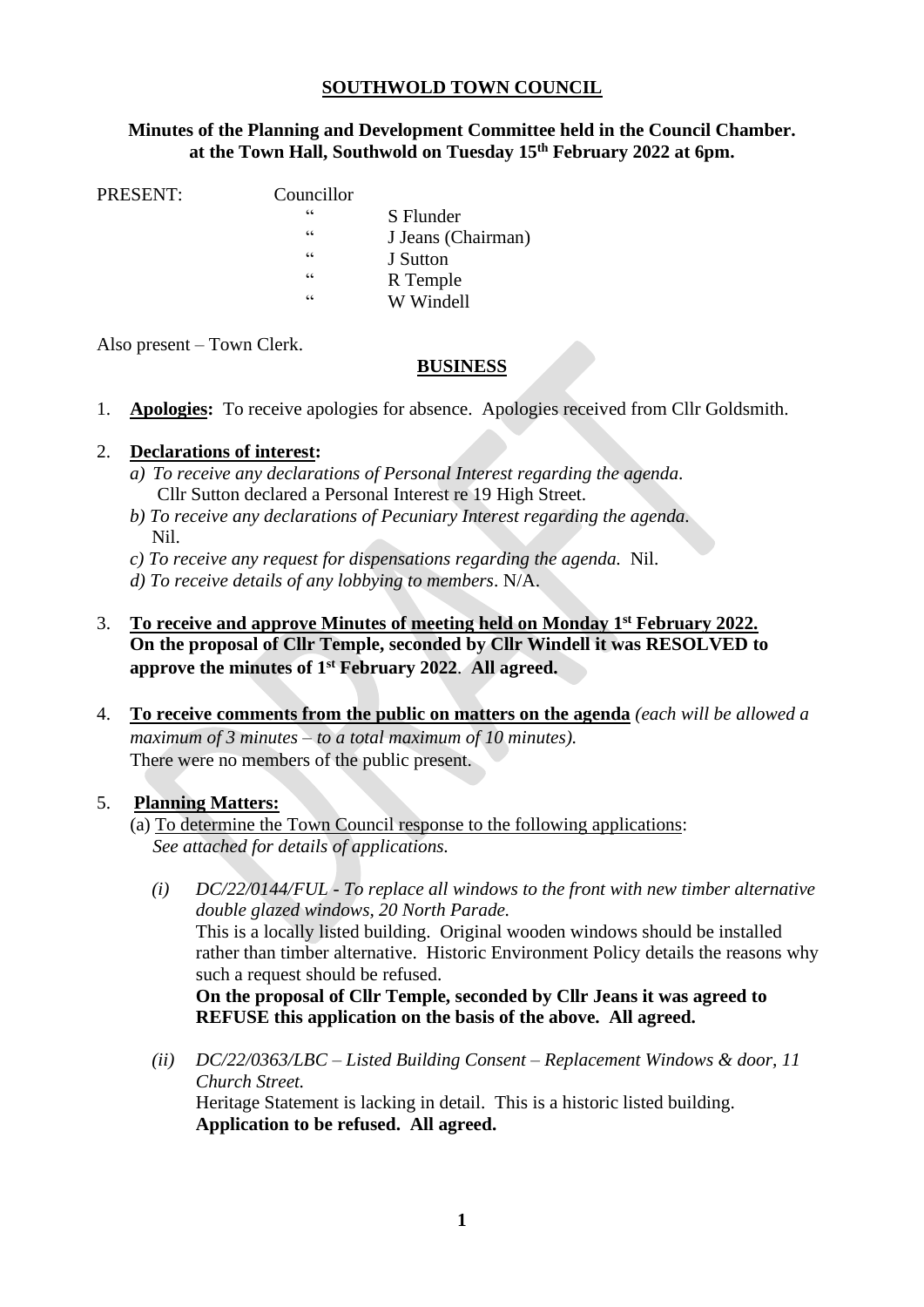- *(iii) DC/21/5311/FUL – New two storey front extension replacing existing conservatory; new window; internal alterations, Cornfield Cottage, 12 East Green.* New Neighbourhood Plan applies. The Southwold Neighbourhood Plan policy states that "poor quality design causes visual blight." Application lacks coherence (this is required within the Neighbourhood Plan policy). LPA should refer to National Design Guide as required by the Neighbourhood Plan policy. One extra bedroom is being created so new parking provision would be required. Materials are not in keeping and therefore the design looks incongruous. **It was agreed by all to REFUSE this application.**
- *(iv) DC/22/0295/FUL – Demolition of existing rear conservatory to be replaced by a new more suitable structure on the existing footprint. Partial demolition of single storey side structure to be rebuilt of slightly larger footprint providing access to the house (as existing) and a utility room. Rearrangement of ground floor shower room to provide a bedroom with ensuite. Minor reconfiguration of first floor bathroom to include a shower, 19 High Street.*

Grade II Listed. Very small increase in footprint. Existing north elevation incorporates a window but on balance there were no concerns given that this is a high quality design application. **No objection – agreed by all.**

*(v) DC/22/0147/FUL – Construction of first floor extensions over existing kitchen and cloakroom, removal of rear chimney, addition of new French doors and balcony, and internal modifications, 28 Stradbroke Road.*  No increase to number of bedrooms. The Planning Committee considered the change of appearance due to loss of the rear chimney and gave regard to the balcony

for which there are few details. It was suggested that a request be made to the planners to ensure balcony is made of wood. **After consideration it was agreed to approve the application subject to materials being consistent with period of the house.**

- *Cllr Flunder left the meeting at 6.50pm*
- *(vi) DC/22/0017/FUL – Demolition of the current derelict 2 storey dwelling on site and replace with a 2-storey new dwelling plus 2 x car parking spaces to the front of the property. From the first-floor level there are terraces to front and rear and an external staircase to the rear down to a decked area and a garden. The new property comprises of 3 x double bedrooms, family bathroom and en-suite facilities on the lower floor and open plan living, kitchen and dining on the upper floor. The building is proposed to be clad in white weatherboarding with a grey slate roof and dark framed glazing units, 33 Ferry Road.*

Concerns noted were as follows; 1) Height of the proposed building is too tall for the site/area, 2) Insufficient space for the number of cars required and lack of soft landscaping at front.

Regarding 1) there is a need for the roof height to be lowered to prevent over massing and to prevent a concertina effect along Ferry Road. Regarding 2) It was noted that there is a need for more space at the front of the building for parking and soft landscaping. **It was Agreed by all to advise the planning authority of the objections as noted above.**

- (b) *ESC decisions and applications to ESC Committee.* Noted.
- (c) *Any new Planning Inspectorate Appeals Lodged?* Nil.